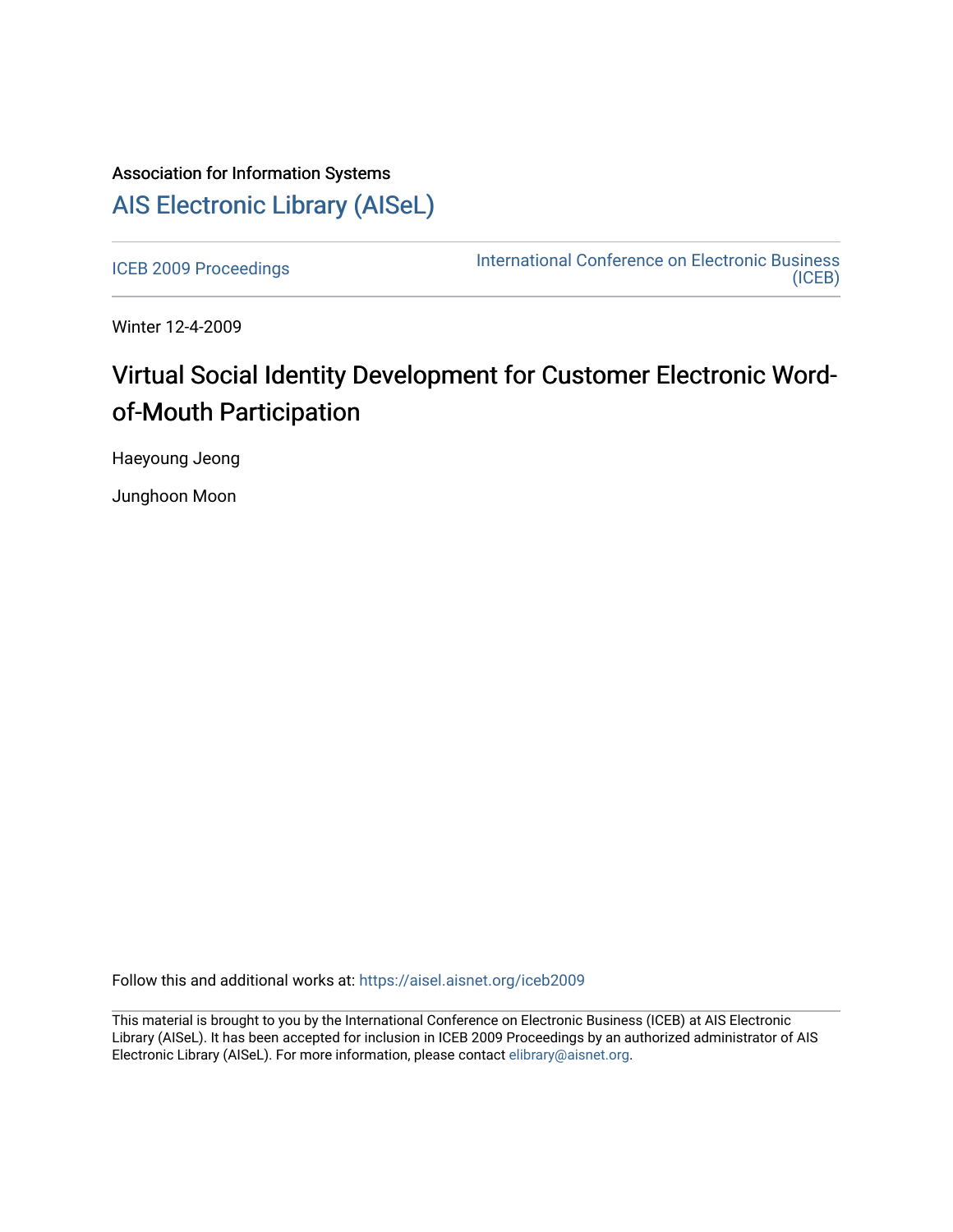## **VIRTUAL SOCIAL IDENTITY DEVELOPMENT FOR CUSTOMER ELECTRONIC WORD-OF-MOUTH PARTICIPATION**

Haeyoung Jeong<sup>1</sup>, Junghoon Moon<sup>2</sup> Department of IT Business Korea Advanced Institute of Science and Technology, South Korea <sup>1</sup>byut88@kaist.ac.kr; <sup>2</sup>jmoon@kaist.ac.kr

## **Abstract**

Electronic Word-of-Mouth (eWOM) plays a persuasive role in influencing consumers' attitudes and purchase decision. There are many efforts to identify the effect of eWOM on the customers' purchase decision. However, few studies on the intrinsic motivation of eWOM participation in online shopping malls have been published to date. The main goal of this study is to identify the factors that motivate customers to participate in eWOM and to suggest relevant strategies for leading customers' eWOM participations. To accomplish this goal, we propose a structural model mainly based on social identity theory. In addition, customer citizenship behavior (CCB) which has been extended from organizational citizenship behavior (OCB) is considered. And the effect of perceived extrinsic incentives such as; e-money or e-point on eWOM participation in the online shopping mall is contrasted with the effect of intrinsic motivation.

**Keywords:** Electronic Word-of-Mouth, Virtual Social Identity, Customer Citizenship Behavior

#### **Introduction**

As e-commerce markets have grown, the competitions in the online markets also become very intense [1]. In such severe market conditions, firms are proactively trying to encourage consumers to "spread the word" about their products or services in online space [2]. eWOM has higher credibility, empathy and relevance to customers than marketer-created sources of information [3]. Therefore, it has a significant influence on customers' purchase behavior [4]. And the number of reviews on products also strongly affects the purchasing decision of Internet shoppers because it means that many people purchased the product [5].

Although there have been many studies emphasizing the importance of eWOM, only a little effort or research has been extended towards identifying the intrinsic forces that motivate eWOM. As offline word of mouth can have an effect on sales [6], if the owners of online markets know the factors leading eWOM, they can operate proper eWOM marketing strategies. The purpose of this study is to investigate the psychological, social, and economic motivations of eWOM participation in the e-commerce site.

The questions being addressed in this paper are 'What are the intrinsic factors that motivate eWOM participation in online shopping malls?' 'What features of the online shopping mall sites can encourage the factors?' and 'What factors affects more strongly on eWOM between virtual social identity and economic incentives?' To answer these questions addressed here, a research model is proposed based on psychological and behavioral theories.

## **Literature Review**

#### **eWOM**

Electronic Word-of-Mouth (eWOM) is defined as "any positive or negative statements made by potential, actual, or former customers about a product and company via the Internet [7]." eWOM commonly includes the form of online review describing the good and ratings consist of numerical score evaluating the good [5]. eWOM provides consumers the options for gathering unbiased product information and advices from other consumers. As offline word-of-mouth has been shown to play a major role for customers' buying decision [8], the influence of online product review on consumer choice has also been extended with exponential growth of internet usage [9].

As the impacts of eWOM becomes greater, there have been many efforts and studies that conduct the correlation between eWOM and purchasing decision of customers or sales of the online shopping malls. In the past, the researchers investigated the effects of positive or negative reviews within specific purchasing situations, such as eBay.com. The current studies have focused on the impacts of eWOM on purchasing decisions of consumers across multiple product categories [10]. For instance, Amblee and Bui found the impacts of additional reviews on sales of digital micro-products [5].

However, there have been few studies identifying the intrinsic factors that motivate customers to produce eWOM in online shopping malls. One of the only a few relevant studies uses a survey methodology that respondents were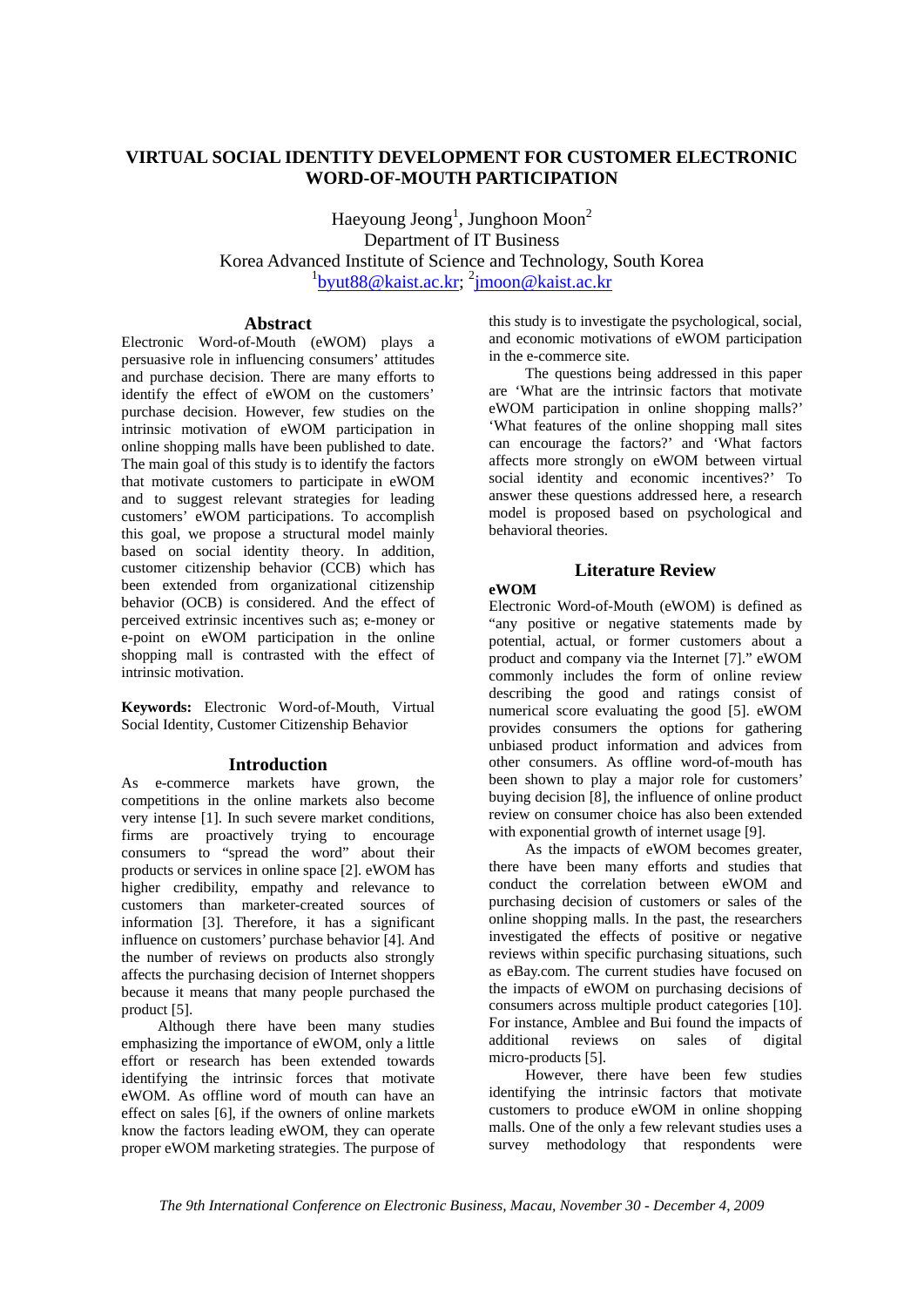explicitly asked to report the motives of their e-WOM behavior. Henning-Thurau looked at what motivates consumers to post online reviews in general [7]. They found that consumers' desire for social interaction, desire for economic incentives, their concern for other consumers, and the potential to enhance their own self-worth are the primary factors.

However, these are not enough to map out the real business applicable strategies that can motivate eWOM participations.

## **Theoretical Framework**

In order to identify the factors that motivate eWOM participations of online shopping mall customers, this study mainly applies two frameworks. First the social-psychological framework based on customer citizenship behavior and social identity theory, and the other, the economic framework related with extrinsic incentives.

## **Customer Citizenship Behavior**

Customer citizenship behavior (CCB) [11], also referred to as 'extra role behavior' [12], or 'customer voluntary performance' [13], or even 'pro-social behavior [14], offers a means by which an organization can gain a competitive edge without any cost. Customer citizenship behaviors may be described as helping behaviors directed towards the service organization or other individuals, such as service employees or fellow customers.

There are mainly eight types of customer citizenship behaviors: positive word of mouth participation which means favorable, informal, person-to-person communication between a perceived non-commercial communicator and receiver regarding a brand, a product, an organization, or a service. [15], [16] displays of relationship affiliation [11]; making suggestions for service improvements [17]; policing of other customers [18]; voice [19], [20]; flexibility [11]; participation in organization events/activities [18], [11] and benevolent acts of service facilitation [17].

The customer citizenship behaviors can be revealed not only in offline communities but also in online communities as eWOM participation. And these also can be applied to online shopping malls because online shopping mall is one of the virtual communities. Without extrinsic incentives or punishment, eWOM benefits the operators of online shopping malls and the customers.

According to [21], there are correlation coefficients among three types of social identity and the participation behavior of members in e-communities. Those behaviors can be transferred to member loyalty to the service providers in online space [22].

## **Social Identity Theory**

Social Identity is defined as the individual's knowledge that he/she belongs to a certain social group, with some emotional and value significance of him/herself to the group membership [23]. According to [24], social identification is basically the perception of belongingness to a group classification. The individual perceives him/herself as an actual or symbolic member of the group. A core tenet of social identity theory is that, defining them in terms of a particular social identity, individuals act to maintain or enhance the positive distinctiveness of the group with which that identity is associated [25]. Bagozzi and Dholakia addressed that people who have high level of social identity tend to desire to, at least, maintain their positions in the group [26]. They are more likely to expand their social networks because they want to maintain the structure of their groups and their own positions in the group as well. It implies that a person who has strong social identity more tends to vigorously participate in the activities related with the group or community for expanding their social network as their social capital.

Ellemers and Bergami and Bagozzi pointed out that there are three aspects of social identity: cognitive social identity, affective social identity, and evaluative social identity [27], [28]. These three social identities can be referred to as self-categorization, affective commitment, and organizational-based self–esteem, respectively, and have been regarded as sub-constructs of the concept of social identity [29]. Table 1 presents definitions of these three aspects of social identity.

Tajfel and Turner identified that feelings of social identity emerge through three consecutive processes [30]. The first process of social identity is self-categorization, which refers to group members, so that members can have positive distinctiveness in terms of 'we' rather than 'I'. This can be seen in that people tend to classify themselves and others as belonging to various social categories based on favoritism. The second process is social comparison, which is related to social categorization in the previous process. According to Tajfel, social comparison refers to "how positive or negative is his evaluation concerning this group membership [31]. The last process is social identification, and it is the extent of his/her emotional investment both in his/her membership awareness and evaluations base on the first and second process [31]. Mael and Ashforth define social identification as "the individual perceives him or herself as an actual or symbol member of the group" [24].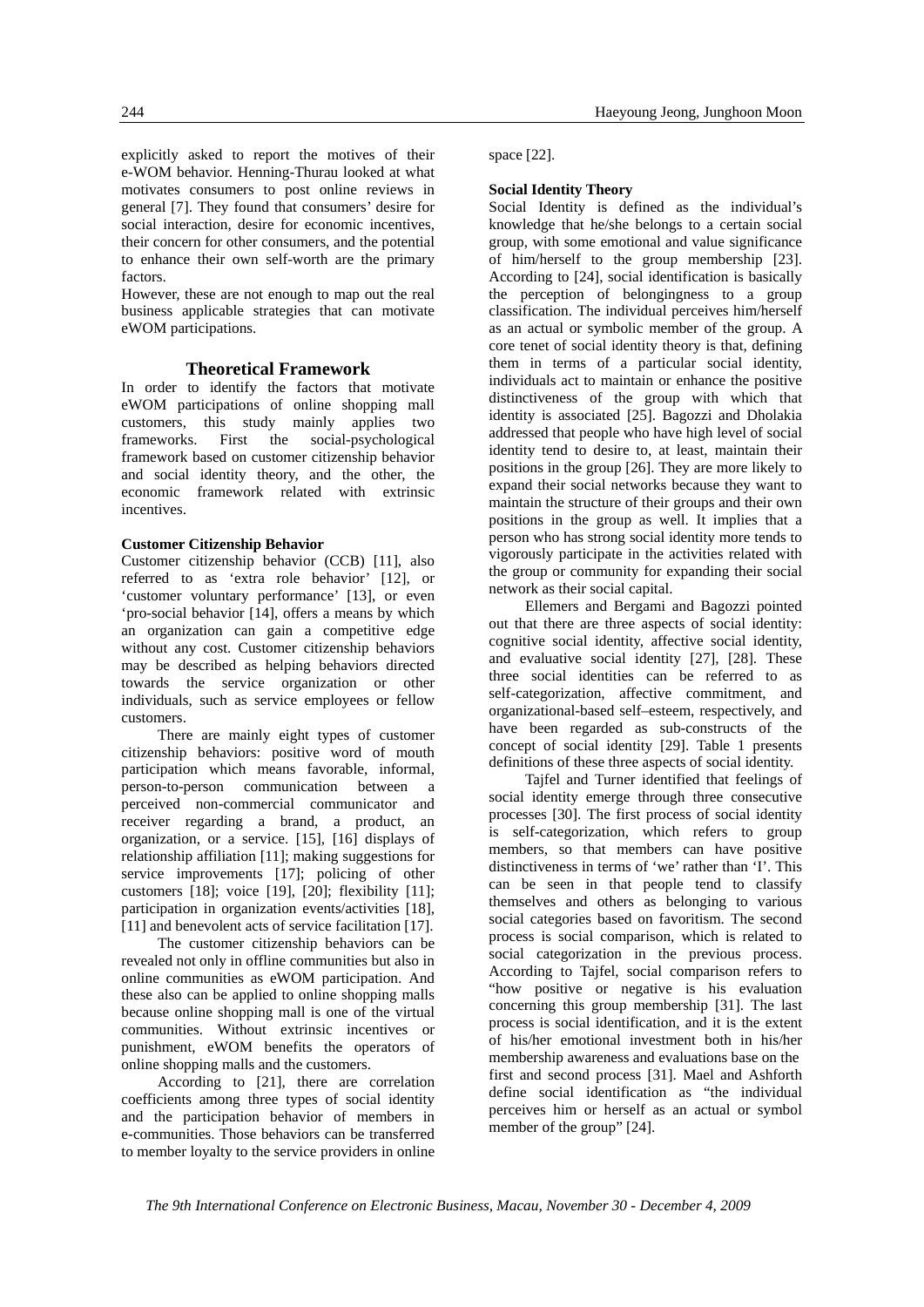| <b>Aspects of Social Identity</b> | <b>Definition</b>                                                 |  |
|-----------------------------------|-------------------------------------------------------------------|--|
| <b>Cognitive Social Identity</b>  | "The perceived overlap between one's own self-concept and the     |  |
| (Self-categorization)             | identity of the organization/group" (Bergami and Bagozzi 2000)    |  |
| <b>Affective Social Identity</b>  | "Identification with, involvement in, and emotional attachment to |  |
| (Affective Commitment)            | the organization/group" (Allen and Meyer 1996)                    |  |
| <b>Evaluative Social Identity</b> | Evaluation of self-worth deriving from one's membership in the    |  |
| (Organization-based Self esteem)  | organization/group" (Bergami and Bagozzi 2000)                    |  |

## **Table 1. Three Aspects of Social Identity (adapted form (Moon et al. 2006)**

There have been many studies showing that strong social identity affects individuals' job satisfaction [32], leadership [27], [33], and loyalty to the organization.

According to studies based on interaction theory, an individual in a particular group/organization can develop three different aspects of social identity through appropriate social interactions with other members [34].

The findings from studies in the area of e-community support imply that social identity can be developed in the online environment [26]. The virtual social identity can be developed through web features enabling communications and interactions among the members of virtual community [22].

#### **Extrinsic Incentives**

According to the ten principles of economics, people respond to extrinsic incentives [35]. Extrinsic incentives generally play an important role in decision-making of human [36]. The effect of extrinsic incentives on human participation has been studied in a number of papers. For instance, the empirical study by Allen strongly supports the view that financial extrinsic incentives have an important effect on the work attendance decisions of employees [37]. Brostrom also found that extrinsic incentives affect work absence behavior [38]. As the extrinsic incentives influence human behaviors in real space, it also has a strong effect in online space. Rafaeli found that the participation of experts in Google Answers, a fee-based information market where experts sell their expertise to askers for a price quoted by the askers is associated with extrinsic incentives [39]. This supports that extrinsic incentive is a motivation of participation in online forums in general and fee-based, public information markets.

Therefore, the extrinsic incentives can be the factors motivate eWOM participations.

## **Research Methodology**

## **Research Model**

Based on the two theories, customer citizenship behavior and social identity theory and extrinsic incentives; the research model for identifying the factors motivate eWOM participation in online shopping malls and relevant strategy is proposed in Figure1. Organizational citizenship theory is also considered for explaining the online shopping mall customers' eWOM behaviors as a virtual citizenship behavior that can benefit online shopping malls.

We hypothesize that through certain types of web features on an interface of online shopping mall sites, people can develop their virtual social identity. As a result, people who have higher social identity level in the shopping mall, they tend to leave eWOM more frequently.

*H1: Perceived Interactions thorough the interface of online shopping mall positively influences virtual social identity in an online shopping mall.* 

*H2: Increased virtual social identity positively influences eWOM participation in an online shopping mall.* 

We also hypothesize that the perceived extrinsic incentive for e-WOM is another factor that motivates eWOM participation.

*H3: Extrinsic Incentives motivate eWOM participations in an online shopping mall.* 

## **Construct Operationalization**

This study conducts the survey method to test the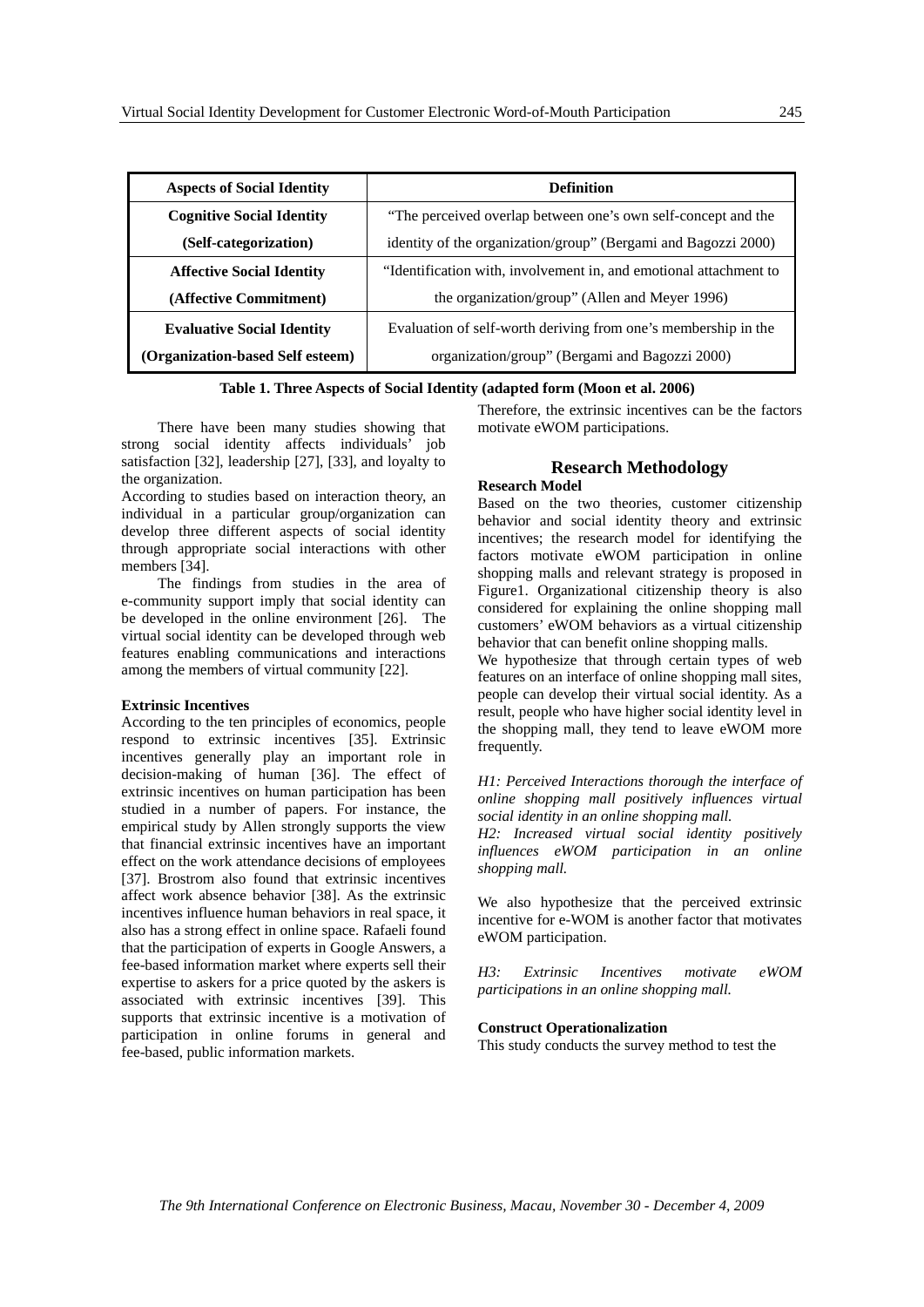

## **Figure 1. Research Model**

research model. Survey instruments are developed by identifying appropriate measurements from a literature review. Some modifications are made to the existing scale to make those more suitable in the context of virtual space, especially online shopping malls.

The survey items for measuring Perceived Interaction thorough the Online Shopping Mall and Virtual Social Identity were adapted from previous study, [22] that is based on several literatures, such as [40], [28], and [27] were referred for measuring Virtual Social Identity.

For surveying perceived extrinsic incentives, the survey items of [7] are adapted to online shopping mall. And the most correct method measuring the frequency of eWOM is counting the number of reviews that the respondents left for a certain period in an online shopping mall site. All the measure items developed for this study are shown in Appendix 1

#### **Pilot Test**

Before collecting the data, a pilot study is conducted to validate the measurement model of this study. We check out whether we developed relevant measurement

instruments (see Appendix) through a reliability check and factor loadings. Likert scales (1-7), with anchors ranging from "strongly disagree" to "strongly agree," were used for most questions pertaining to each construct.

A web-based survey form was developed and e-mails were distributed to facilitate online customers to participate in this pilot test. A total of 39 respondents joined for this pilot test, 23 responses were usable for the test among others. All respondents are customers of an online book/CD/DVD shopping mall, and all of them have experiences of posting eWOM at least once. 44.4% of them are male, and the average age is 35.17 year old.

First of all, Cronbach alpha was investigated as a reliability test. As shown in Table 2, all constructs passed the test where each alpha value is greater than 0.70.

However, it was found that when INT5, INT7, AS4, and ES3 are eliminated, the alpha value of each construct would be increased to .905 (INT), .898 (INT), .938 (AS), and .973 (ES), respectively.

In addition to the reliability test, individual item loadings from the Partial Least Square method were investigated. An individual item loading of 0.70 or

| <b>Constructs</b>                                               | <b>Number of Item</b> | Cronbach's Alpha |
|-----------------------------------------------------------------|-----------------------|------------------|
| Perceived Interaction through the Web Feature (INT)             | 8                     | .886             |
| <b>Cognitive Social Identity: Self-categorization (CS)</b>      | 3                     | .910             |
| <b>Affective Social Identity: Affective Commitment (AS)</b>     |                       | .932             |
| <b>Evaluative Social Identity: Group-based Self-esteem (ES)</b> |                       | .938             |
| <b>Extrinsic Incentive (EI)</b>                                 | າ                     | .943             |
| eWOM (WOM)                                                      |                       | N/A              |

## **Table 2. Reliability Values from Pilot Test**

*The 9th International Conference on Electronic Business, Macau, November 30 - December 4, 2009*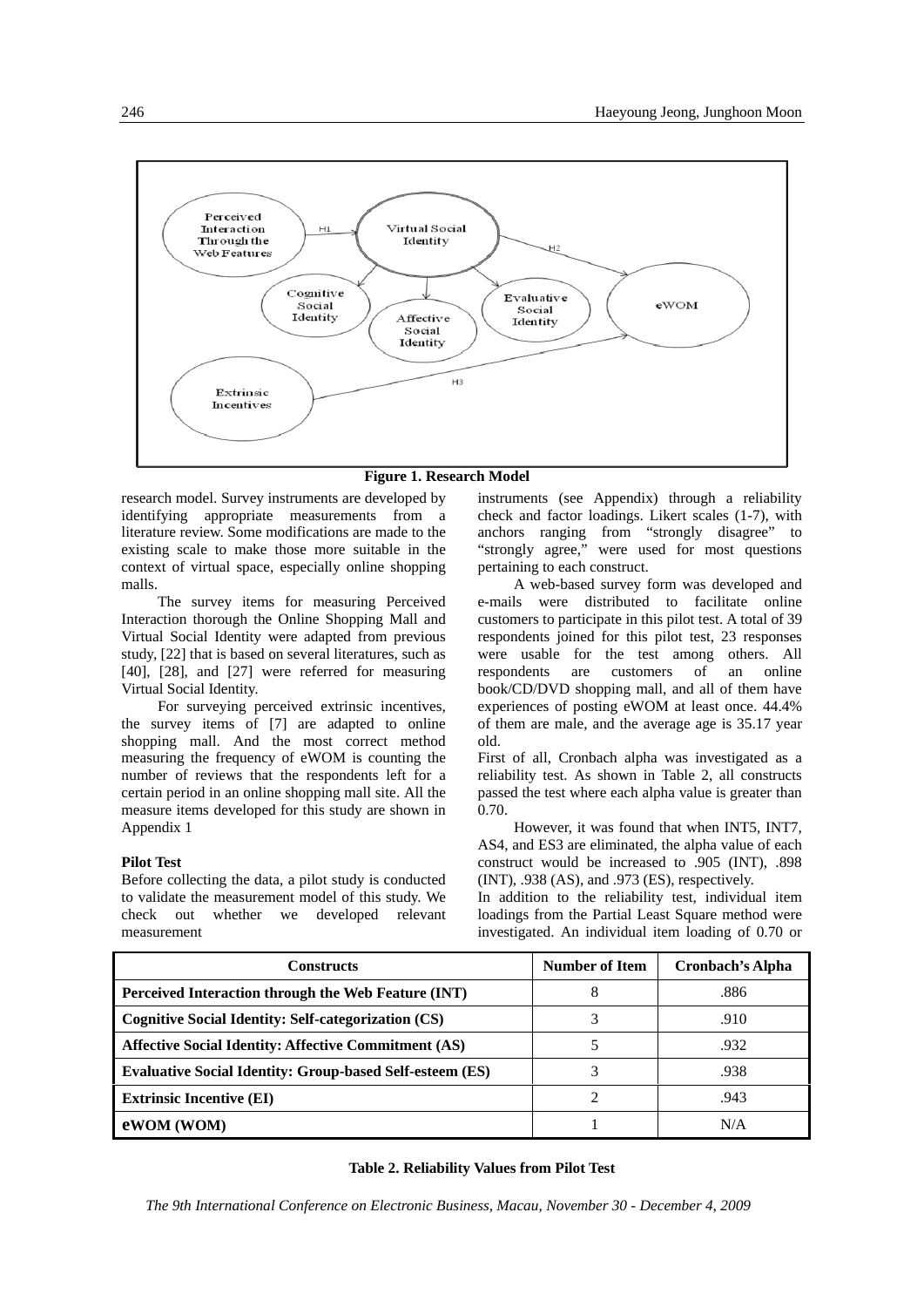higher from the Partial Least Square method is considered adequate. Finally, it was found that all factor loadings, except for INT5 (.326) and INT7 (.455), are greater than 0.70.

After these quantitative analyses, several changes were recommended to improve the survey questionnaire; INT5 and INT7 are deleted from the measurement model, and AS4 and ES3 are reworded for the future data collection. In addition, one more measurement item will be added for Extrinsic Incentive (EI).

## **Future Plans and Discussion**

The main goal of this study was to provide an integrated model of eWOM participation behavior based on socio-psychological theories. What facilitates online customers to leave reviews, opinions, and recommendations on products on the online shopping mall? To answer this research question of this study, we will collect more than 200 samples for structural equation modeling analysis using PLS. Several real online shopping malls will be used for the data collection, and the result will be used to develop effective eWOM strategies enhancing customers' eWOM participation behavior.

#### **References**

- [1] Schmitz, SW. and Latzer, M. "Competition in B2C e-Commerce: Analytical Issues and Empirical Evidence," *Electronic Markets*, 12(3), 2002, pp.163-174.
- [2] Godes, D., Mayzlin, D., Chen, Y., Das, S., Dellarocas, C., Pfeiffer, B., Libai, B., Sen, S., Shi, M., and Verlengh, P. "The Firm's Management of Social Interactions," *Marketing Letters,* 16(3), 2005, pp.414-428.
- [3] Bickart, B. and Schindler, R.M. "Internet forums as influential sources of consumer information," *Journal of Interactive Marketing*, 15(3), 2001, pp.31-40.
- [4] Piller, C. "Everyone Is A Critic in Cyberspace," *Los Angeles Times*, Dec 3, 1999, A1.
- [5] Amblee, N. and Bui, T. "The impact of electronic word-of-mouth on sales of micro-products: A longitudinal analysis of Amazon shorts," *Hawaii International Conference on System Science* (IEEE 07) 2007.
- [6] Beck, J. "The sales effect of word-of-mouth: A model for creative goods and estimates for novels," *Working paper*, Humboldt University, Berlin, Germany, 2005.
- [7] Henning-Thurau, T., Gwinner, K.P., Walsh, G., Gremler, D.D. "Electronic Word-of-Mouth via Consumer-Opinion Platforms: What Motivates Consumers to Articulate Themselves on the Internet?" *Journal of Interactive Marketing*

18(1), 2004, pp.38-52.

- [8] Richins, M.L., and Root-Shaffer, T. "The Role of Involvement and Opinion Leadership in Consumer Word-of-Mouth: An Implicit Model Made Explicit," *Advances in Consumer Research*, 15, 1988, pp.32-36.
- [9] Dellarocas, C. and Narayan, R. "A Statistical Measure of a Population's Propensity to Engage in Post-Purchase Online Word-of-Mouth," *Statistical Science*, 21(2), 2006, pp.277-285.
- [10] Hankin, L. "The Effect of User Review on Online Purchasing Behavior across Multiple Product Categories," *Working Paper*, University of California, Berkeley, 2007.
- [11] Gruen, T.W. "The Outcome Set of Relationship Marketing in Consumer Markets", *International Business Review*, 4(4), 1995, pp. 447-69.
- [12] Keh, H.T. and Teo, C.W. "Retail Customers as Partial Employees in Service Provision: A Conceptial Framework," *International Journal of Retail and Distribution Management* 29(8), 2001, pp. 370-78.
- [13] Bailey,J.J., D.D.Gremler, and M.A. McCollough. "Service Encounter Emotional Value: The Dyadic Influence of Customer and Employee Emotions." *Services Marketing Qaurterly*, 23(1), 2001, pp. 1-25.
- [14] Bettencourt, L.A. and S.W. Brown. "Contact" Employees: Relationships Among Workplace Fairness, Job Satisfaction and Pro-social Service Behaviors", *Journal of Retailing*, 73 (1), 1997, pp. 39-61.
- [15] Gremler, D.D. and K.P.Gwinner. "Customer-Employee Rapport in Service Relationships", *Journal of Service Research*, 3(1), 2000, pp.82-104.
- [16] Harrison-Walker, L.J. "The Measurement of Word-of-Mouth Communication and an Investigation of Service Quality and Customer Commitment as Potential Antecedents", *Journal of Service Research*, 4(1), 2001, pp. 60-75.
- [17] Bettencourt, L.A. "Customer Voluntary Performance: Customers as Partners in Service Delivery," *Journal of Retailing*, 73 (1), 1997, pp. 39-61.
- [18] Podsakoff, P.M., S.B. MacKenzie, R. H. Moorman, and R.Fetter. "Transformational Leader Behaviors and their Effects on Followers' Trust in Leader, Satisfaction, and Organizational Citizenship Behaviors," *Leadership Quarterly*, 1(2), 1990, pp.107-42.
- [19] Singh, J. "Consumer Complaint Intentions and Behavior: Definitional and Taxonomical Issues, ", *Journal of Marketing*, 52, January, 1988, pp. 93-107.

*The 9th International Conference on Electronic Business, Macau, November 30 - December 4, 2009*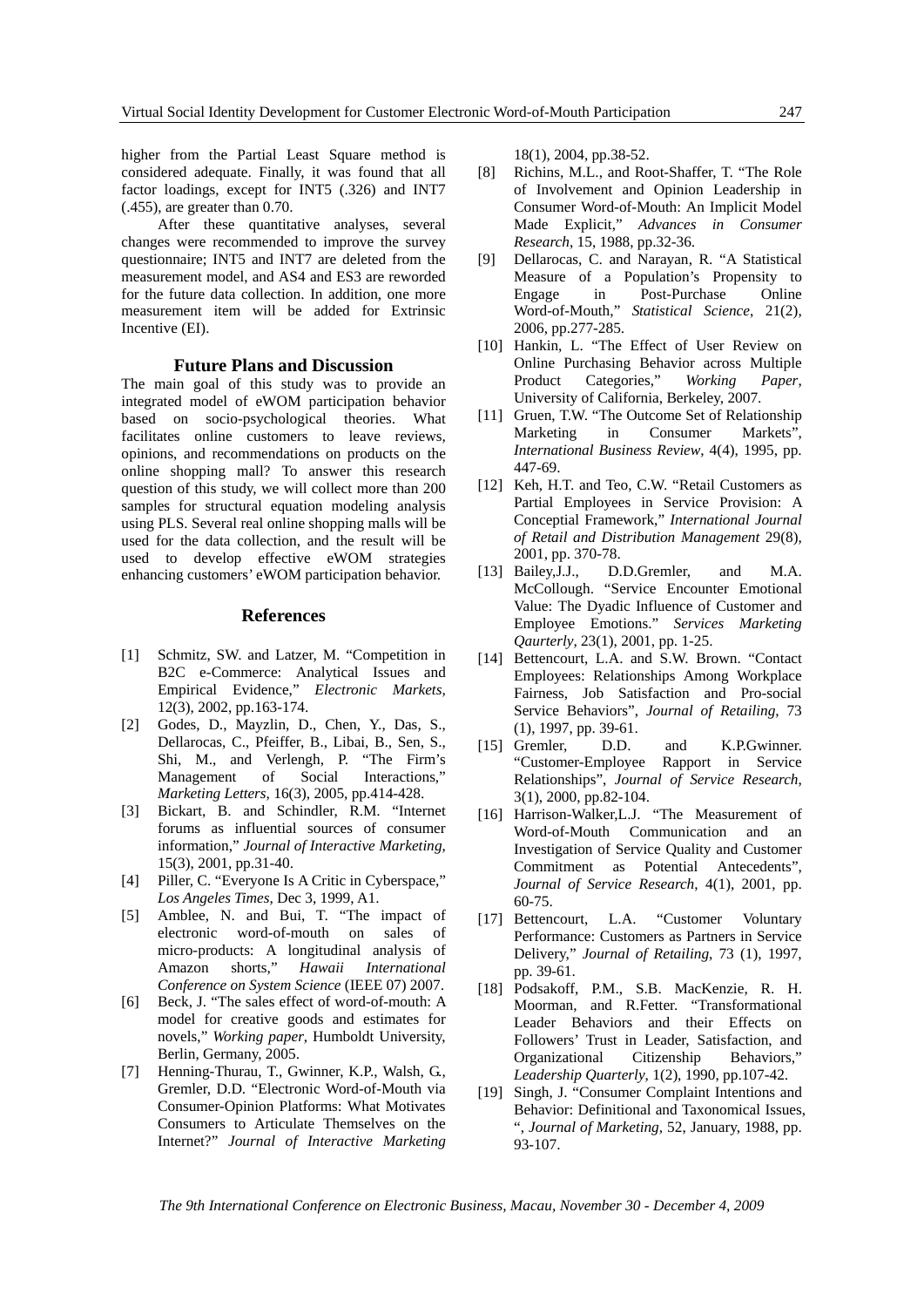- [20] Spake, Deborah F., Sharon E.Beatty, Beverly K. Brockman, and Tammy Neal Crutchfield, "Consumer Comfort in Service Relationships: Measurement and Importance," *Journal of Service Research*, 5(4), 2003, pp.316-332.
- [21] Dholakia, U.M., Bagozzi, R.P., Pearo, L. K. "A Social Influence Model of Consumer Participation in Network- and Small-Group-Based Virtual Communities," *International Journal of Research in Marketing*, 21, 2004, pp.241-263.
- [22] Moon, J., Li., J., and Sanders, G.L. "The Role of Virtual Social Identity through Blog Use in Social Life," in: Proceedings of the  $12<sup>th</sup>$ Americas Conference on Information Systems, Accapulco, Mexico, 2006.
- [23] Adams, D. and Hogg, M.A. "Social Identity Theory: Constructive and Critical Advance," New York, 1990, 1-9.
- [24] Mael, F. and Ashforth, B.E. "Alumni and Their Alma Mater: A Partial Test of the Reformulated Model of Organizational Identification," *Journal of Organizational Behavior,* 13(2), 1992, pp.103-123.
- [25] Haslam, S.A., Eggins, R.A., and Reynolds, K.J. "The ASPIRe Model: Actualizing Social and Personal Identity Resources to Enhance Organizational Outcomes," *Journal of Occupational and Organizational Psychology,*  76( 1), 2003, pp.83-113.
- [26] Bagozzi, R.P. and Dholakia, U.M. "Open Source Software User Communities: A Study of Participation in Linux User Groups," *Management Science*, 52(7), 2006, pp.1099-1115.
- [27] Ellemers, N., Kortekaas, P., and Ouwerkerk, J. "Self-categorization Commitment to the Group and Group Self-esteem as Related but Distinct Aspect of Social Identity," *European Journal of Social Psychology,* 29(3), 1999, pp. 371-389.
- [28] Bergami, M. and Bagozzi, R.P. "Self-categorization, Affective-commitment, and Group Self-esteem as Distinct Aspects of Social Identity in the Organization," *British Journal of Social Psychology*, 39(4), 2000, pp.555-577.
- [29] Bagozzi, R.P. and Dholakia. "International social action in virtual communities," *Journal of Interactive Marketing*, 6(2), 2002, 2-21.
- [30] Tajfel, H., and Turner, J.C. "In The Psychological of Intergroup Relations," in: Eds, Austin, W. G. and Worchel, S., 1979.
- [31] Tajfel H. "In Differentiation between Social Groups: Studies in the psychology of intergroup relations," in *Academic Press*, London, UK, 1978.
- [32] Brenetto, Y. and Farr-Wharton, R. "Using Social Identity Theory to Explain the Job

Satisfaction of Public Sector Employees," *International Journal of Public Sector Management*, 15, 2002, pp. 534-551.

- [33] Grewal, R., Mehta, R., and Kardes, F.R. "The Role of the Social-Identity Function of Attitudes in Consumer Innovativeness and Opinion Leadership," *Journal of Economic Psychology,* 21(3) 2000, pp.681-694.
- [34] Maltas, C.J. "The Rural Music Teacher: An Investigation of the Relationship between Socialization Factors and career Satisfaction Using Symbolic Interaction Theory,' in: *in School of Music*., University of Oklahoma., 2004.
- [35] Mankiw, N. Gregory, "Principles of Economics," Dryden Press, Forth Worth, TX, 1998.
- [36] Lawler, E.E. "The Strategic Design of Reward Systems. In C. Fombrun, N. Tichy, & M. Devvana (Eds.)," *Strategic Human Resource Management*, 1984, pp. 127-147, New York: Wiley.
- [37] Allen, S.G. "An empirical model of work attendance, Review of Economics and Statistics, " *The MIT Press*, 63, 1981, pp.77-87.
- [38] Brostrom, G., Johansson, P., and Palme, M. "Economic Incentives and Gender Differences in Work Absence Behavior," *Working paper*, Institute for Labor Market Policy Evaluation, 2002.
- [39] Rafaeli, S., Raban, D., Ravid, G. "Social and Economic Incentives in Google Answers, Center for the Information Society, Jacobs Bldg.," University of Haifa, Mount Carmel, Haifa 31905, Israel, 2005.
- [40] Allen, N.J., and Meyer, J.P. "Affective, continuance, and normative commitment to the organization: An examination of contrast validity," *Journal of Vocational Behavior,* 49(3), 1996, pp 252-276.

## **Appendix**

## **Operationalization of Latent Variables**

## **Perceived Interaction thorough the Web Features**

(Moon et al. 2006)

**INT1** I share ideas with other customers efficiently through the feature of the online shopping mall interface.

**INT2** I express my feelings or thoughts about the products I bought or will buy to other customers efficiently through the features of online shopping mall interface.